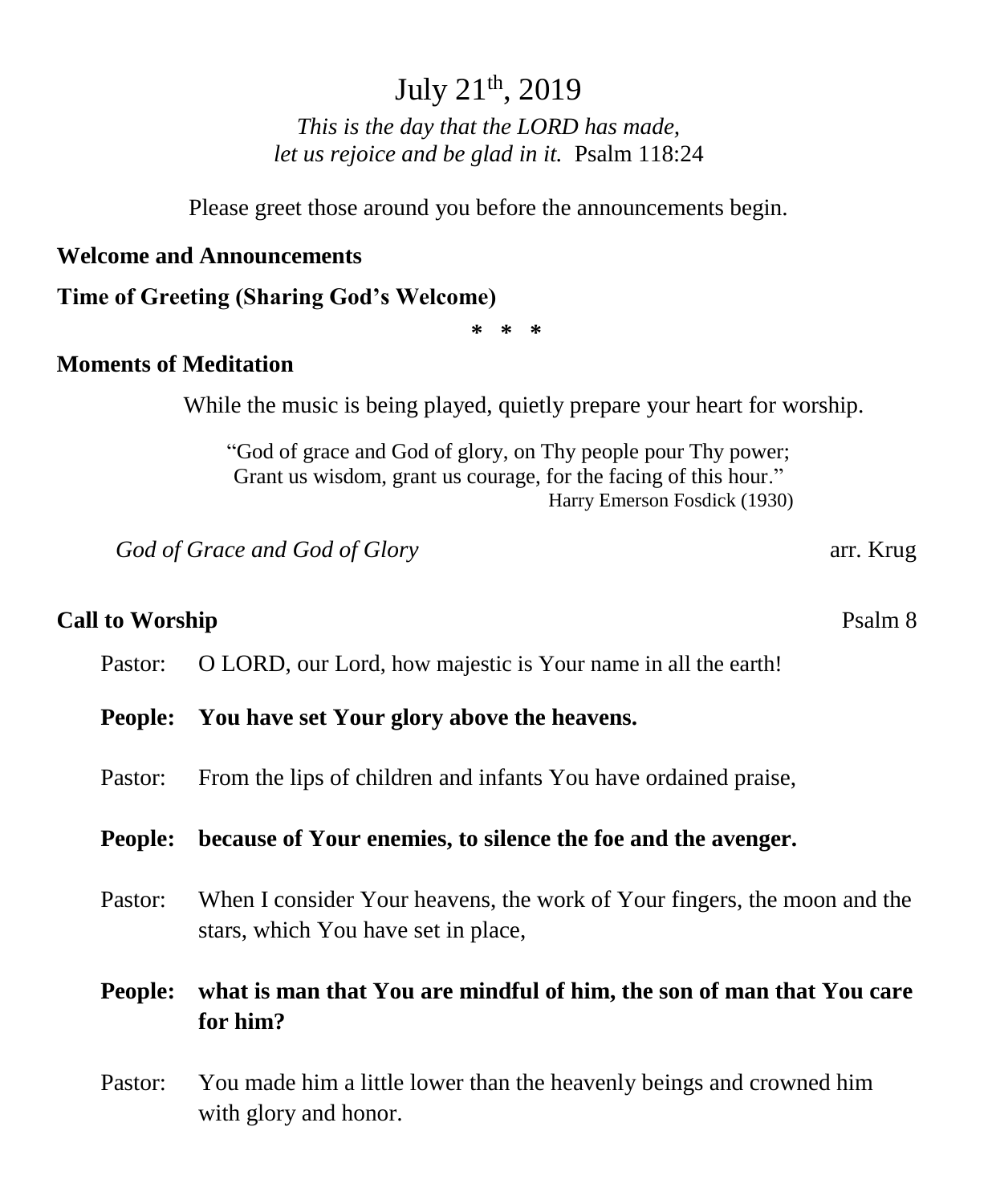# **People: You made him ruler over the works of Your hands; You put everything under his feet:**

Pastor: all flocks and herds, and the beasts of the field, the birds of the air, and the fish of the sea, all that swim the paths of the seas.

#### **People: O LORD, our Lord, how majestic is Your name in all the earth!**

**\*Hymn of Praise** *How Great Thou Art* No. 44 vs. 1, 2, & 4

O Lord my God, when I in awesome wonder consider all the worlds Thy hands have made. I see the stars; I hear the rolling thunder, Thy pow'r throughout the universe displayed. Then sings my soul, my Savior God, to Thee: how great Thou art, how great Thou art! (Repeat last two lines)

When through the woods and forest glades I wander and hear the birds sing sweetly in the trees, when I look down from lofty mountain grandeur, and hear the brook and feel the gentle breeze; Then sings my soul, my Savior God, to Thee: how great Thou art, how great Thou art! (Repeat last two lines)

When Christ shall come with shout of acclamation and take me home, what joy shall fill my heart! Then I shall bow in humble adoration, and there proclaim, my God, how great Thou art. Then sings my soul, my Savior God, to Thee: how great Thou art, how great Thou art! (Repeat last two lines)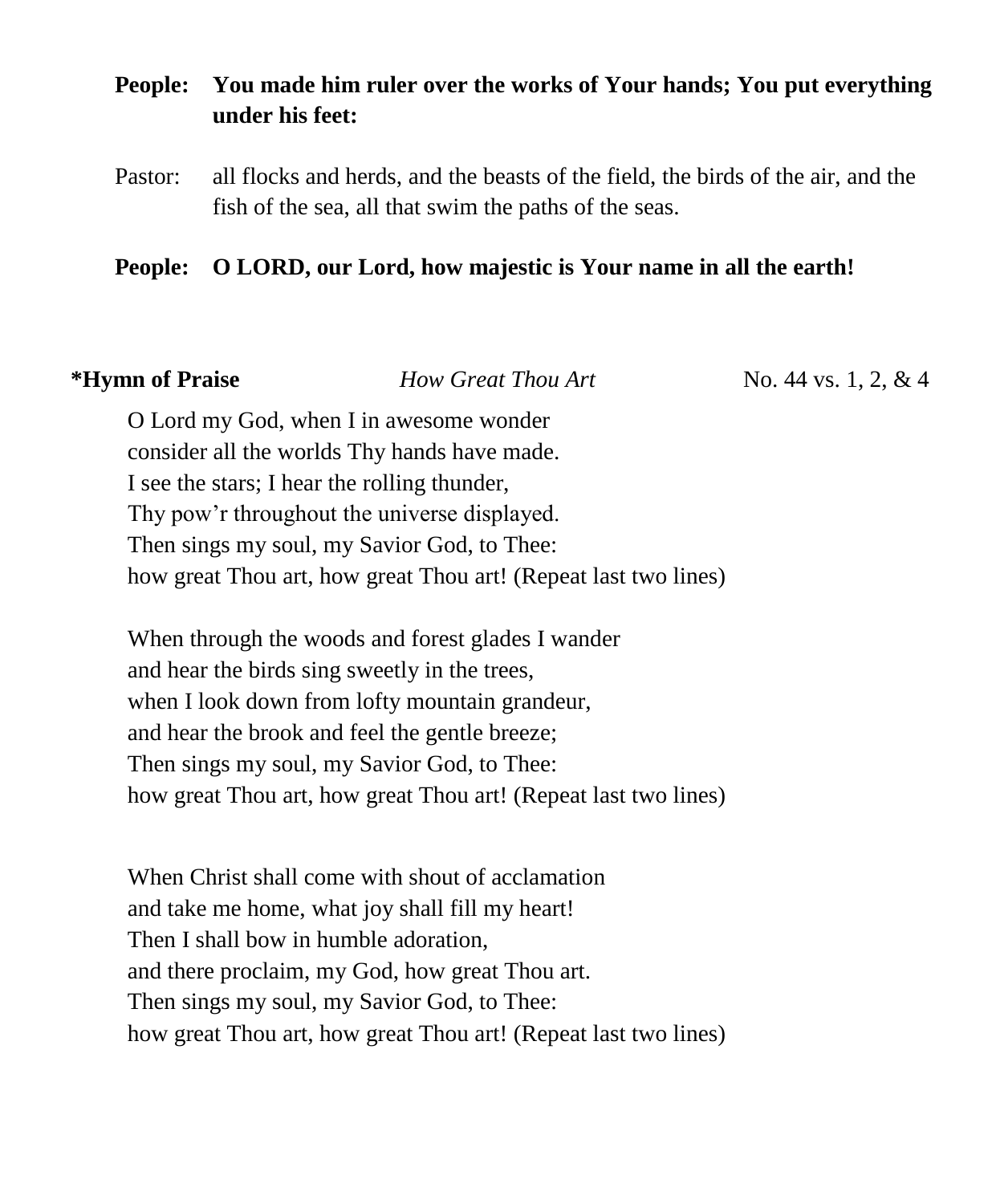**Scripture Reading**  Matthew 18:1-9 Pew Bible Page 1526

#### **Prayer of Confession**

God of glory and love, You have loved us from the beginning with a vast and boundless love. You endured the wearing loss of Your most precious Son to pay our ransom, and for this we adore You today with joy and gladness. You have called us to love one another as You have loved us, and we confess before You our complete unwillingness to obey this command. Like Cain, we are often consumed with jealousy of our brothers and sisters, harboring deep hatred in our hearts toward them. Instead of laying down our lives for others, we require them to serve us. Forgive us, Lord. Holy Spirit, we need Your strength and help to survive our many failures to love others every day. Help us to believe that You love us, and cause that love to transform us into people who extend grace and mercy to others. In Jesus' name. Amen.

#### **Assurance of Pardoning Grace** 1 John 4:9-10

<sup>9</sup> In this the love of God was made manifest among us, that God sent his only Son into the world, so that we might live through him.  $10$  In this is love, not that we have loved God but that he loved us and sent his Son as an atoning sacrifice for our sins.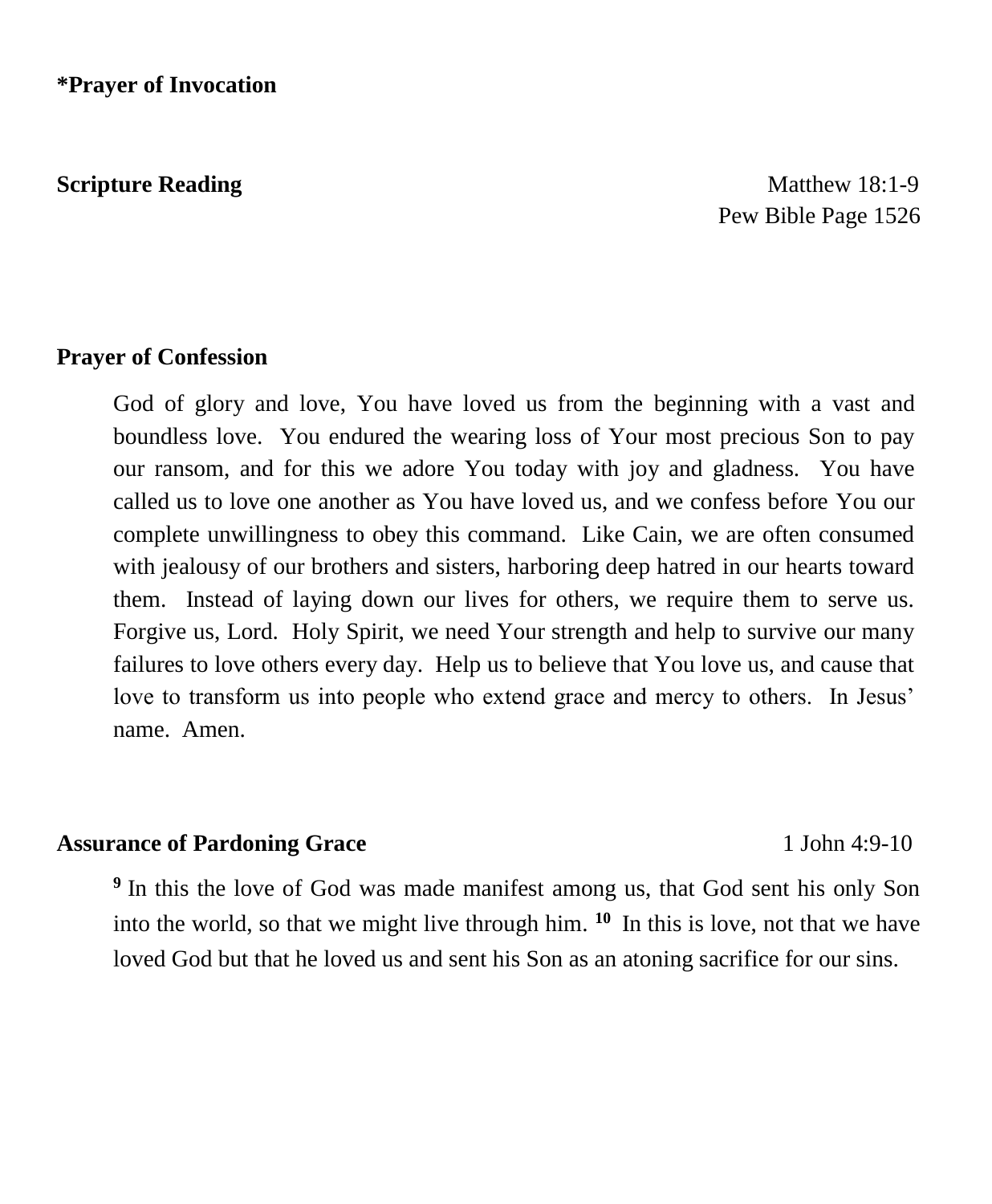**\*Chorus of Thanksgiving** *How Deep the Father's Love for Us*



Words and Music: Stuart Townend; C1995 Kingsway's Thankyou Music Reprinted with permission under CCLI #376630.

# **New City Catechism Question # 45**

### **Is baptism with water the washing away of sin itself?**

No, only the blood of Christ and the renewal of the Holy Spirit can cleanse us from sin.

### **Prayer of Intercession**

**Tithes and Offering** *Speak, O Lord* arr. McDonald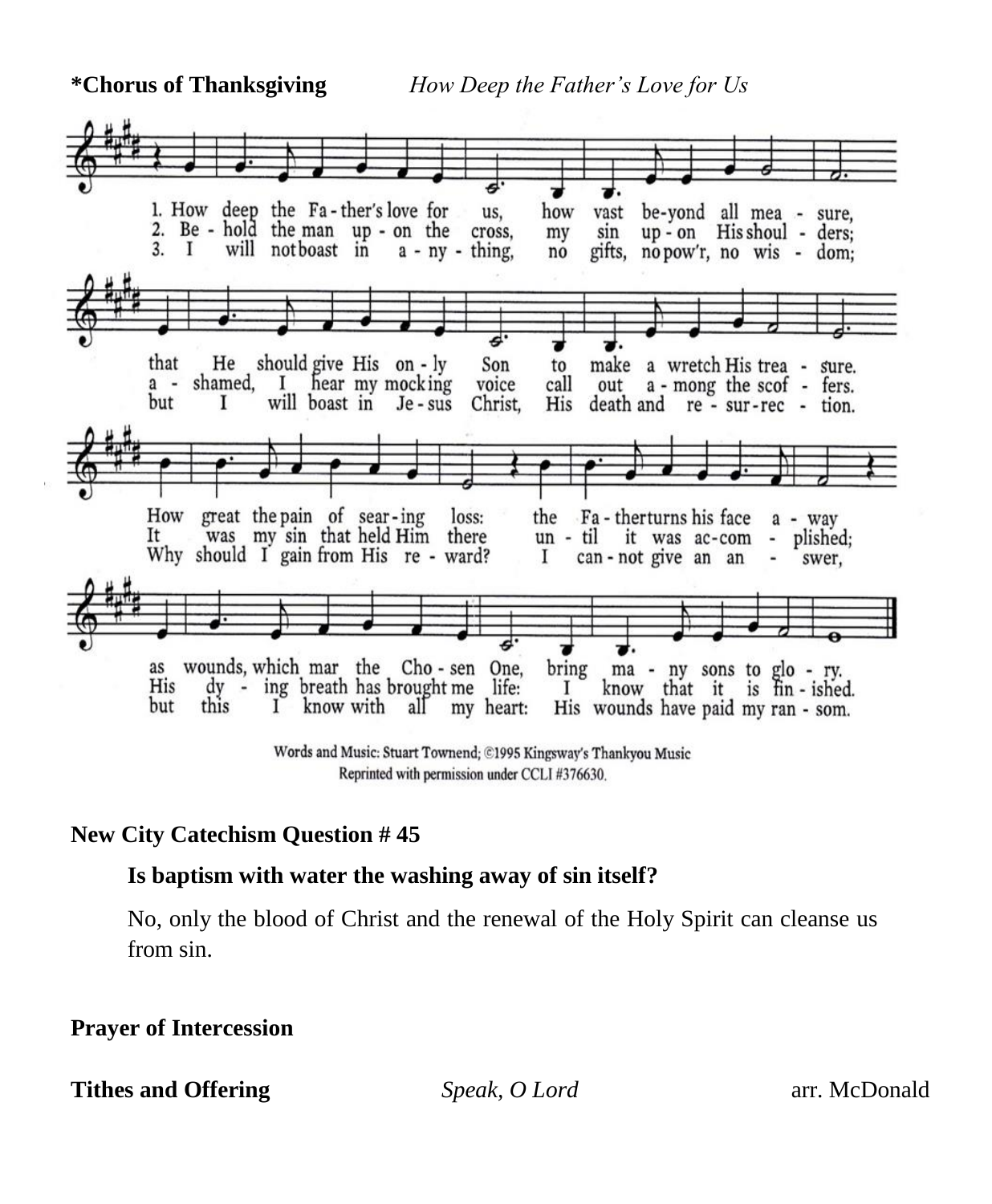**\*Chorus of Preparation** *Before the Throne of God Above* 



Text and Music: Vikki Cook; © 1997 Sovereign Grace Worship. All rights reserved. Reprinted with permission under CCLI #376630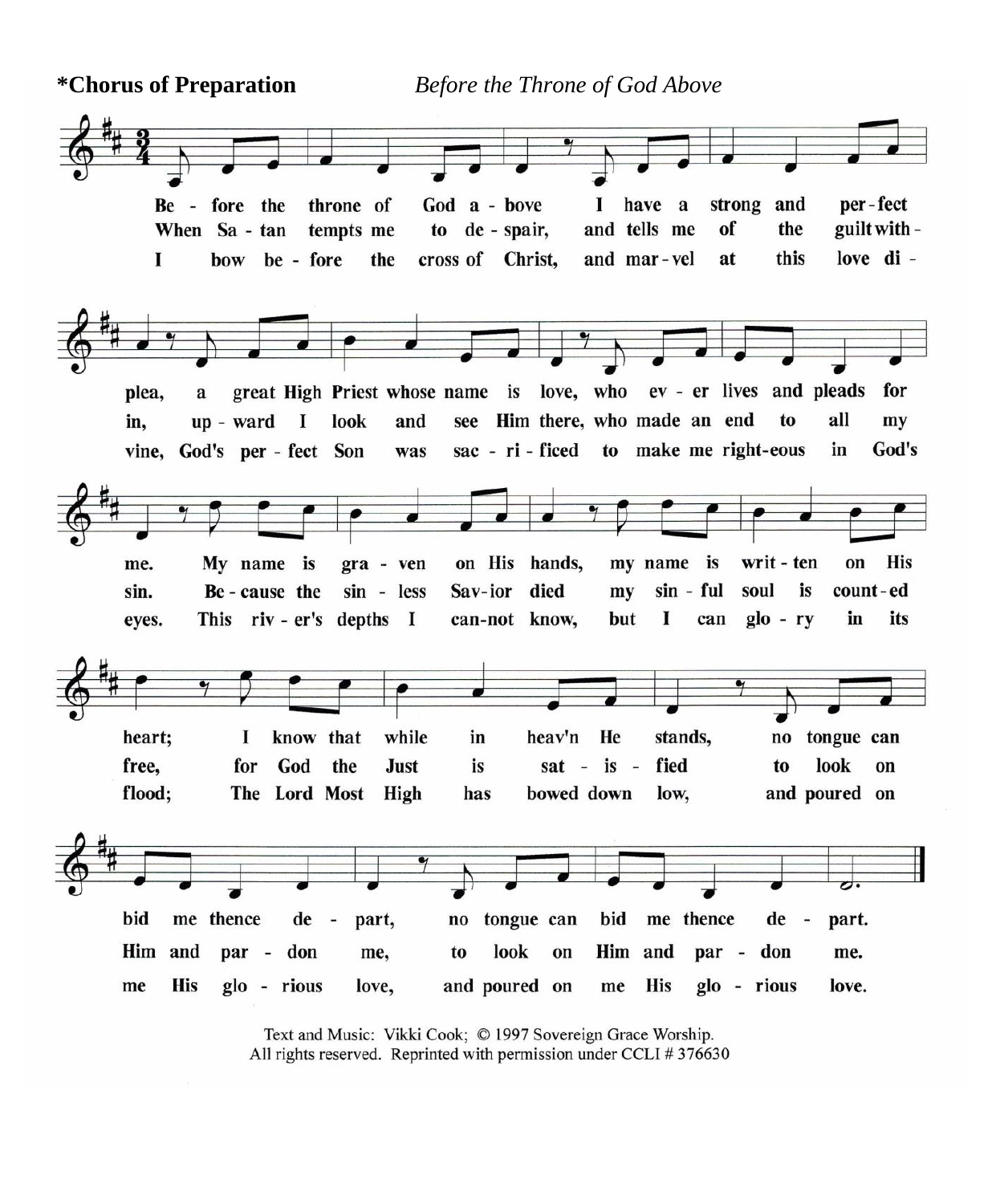(See insert for Sermon Notes)

# **\*Hymn of Response** *Marvelous Grace of Our Loving Lord* No. 465

Marvelous grace of our loving Lord, grace that exceeds our sin and our guilt, yonder on Calvary's mount outpoured, there where the blood of the Lamb was spilt. Grace, grace, God's grace, grace that will pardon and cleanse within; grace, grace, God's grace, grace that is greater than all our sin.

Sin and despair like the sea waves cold, threaten the soul with infinite loss; grace that is greater, yes, grace untold, points to the Refuge, the mighty cross. Grace, grace, God's grace, grace that will pardon and cleanse within; grace, grace, God's grace, grace that is greater than all our sin.

Dark is the stain that we cannot hide, what can avail to wash it away? Look! There is flowing a crimson tide; whiter than snow you may be today. Grace, grace, God's grace, grace that will pardon and cleanse within; grace, grace, God's grace, grace that is greater than all our sin.

# **\*Benediction**

# **\*Gloria Patri** No. 735

Glory be to the Father, and to the Son, and to the Holy Ghost; as it was in the beginning, is now, and ever shall be, world without end. Amen, amen.

| *Postlude | Built on the Rock the Church Doth Stand | arr. Krug |
|-----------|-----------------------------------------|-----------|
|           | * Congregation: Please stand as able.   |           |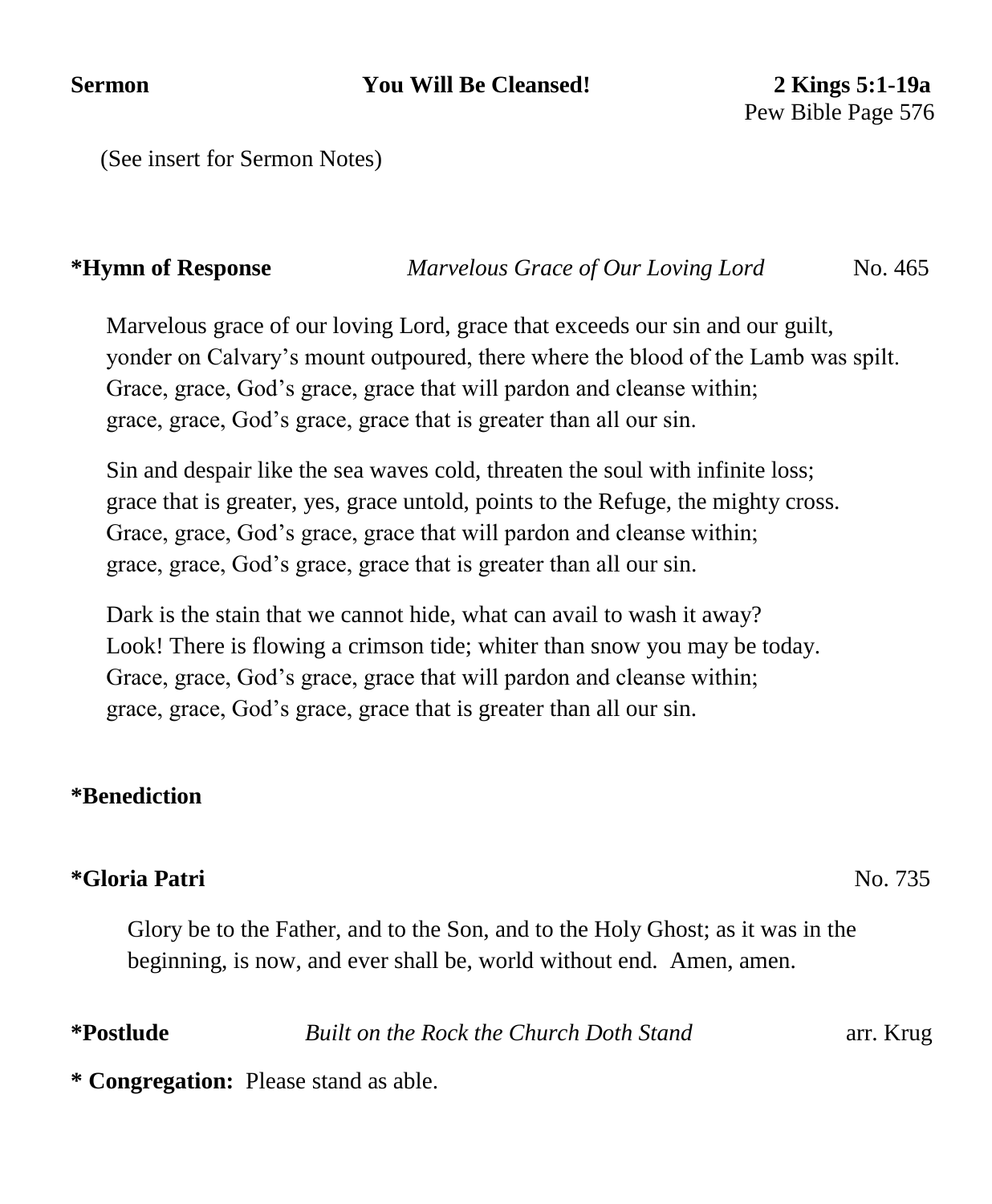**Organ/Piano Sandy DeGroot**<br> **Sandy DeGroot**<br> **Sandy DeGroot**<br> **Sandy DeGroot**<br> **Sandy DeGroot Scripture, New City Catechism & Intercessory Prayer** 

|                  | <b>Weekly Calendar</b> |                             |  |
|------------------|------------------------|-----------------------------|--|
| <b>DATE</b>      | TIME                   | <b>EVENT</b>                |  |
| <b>SUN 7/21</b>  | 10:30 AM               | <b>Worship Service</b>      |  |
| <b>TUES 7/23</b> | 11:30 AM               | By the Hand Service Project |  |
| <b>FRI 7/26</b>  | 5:30 PM                | Pastoral Search Committee   |  |
| <b>SUN 7/28</b>  | 10:30 AM               | <b>Worship Service</b>      |  |

# **Serving the Lord**

|                   | 7/21             | 7/28       | 8/04                |
|-------------------|------------------|------------|---------------------|
|                   | C. Tuitman,      | L. Martin, | B. Schoon,          |
| <b>AM Nursery</b> | Krystal T.       | Grace M.   | Emily S.            |
| Greeters          | DeGroot          | Stechly    | Trujillo            |
| Audio             | J. Martin        | B. Schoon  | <b>B.</b> Armstrong |
| Elder of the Week | <b>Stoltzfus</b> | Stoltzfus  | <b>Hrivnak</b>      |